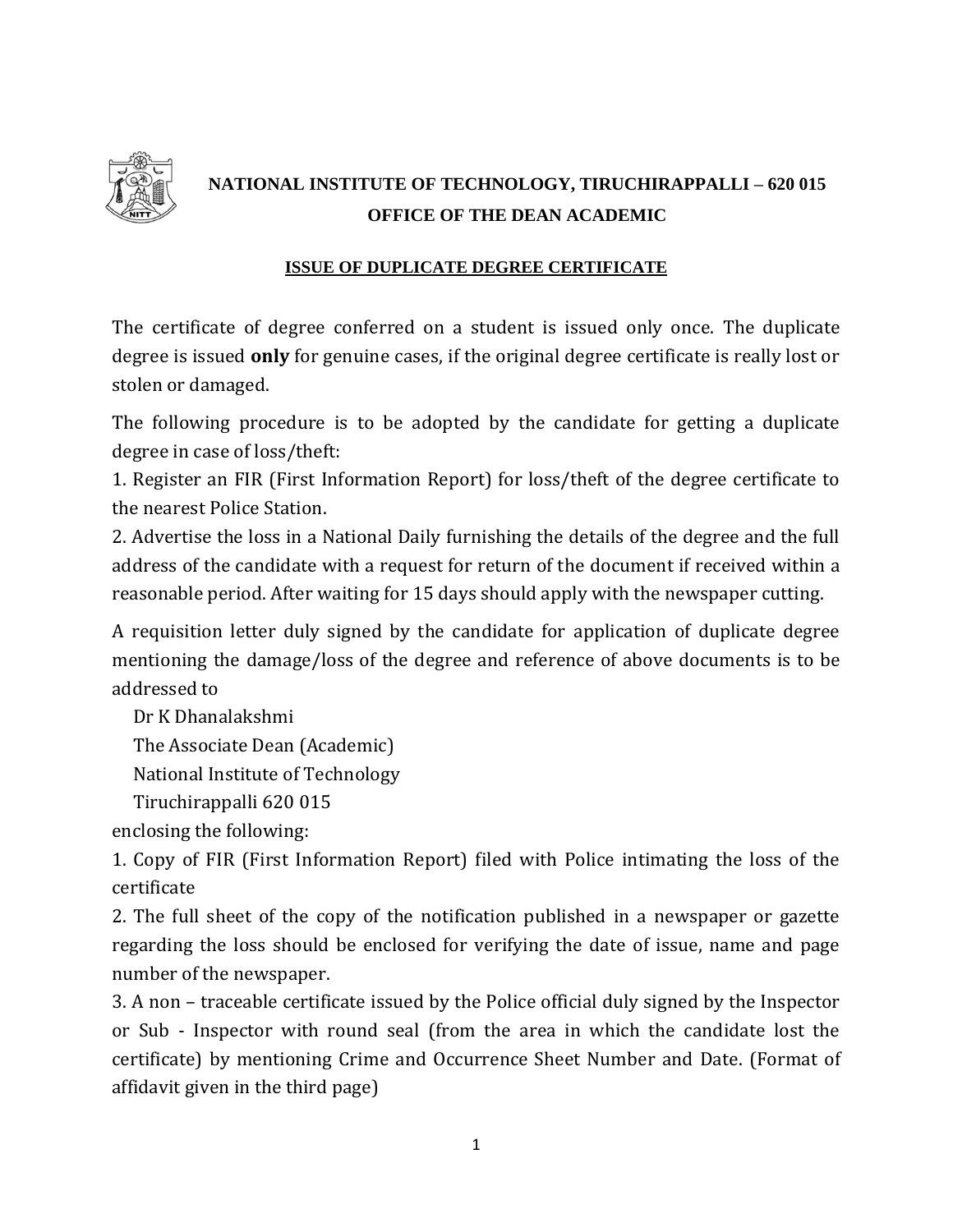4. Candidates applying for the duplicate of the degree certificate in lieu of accidental mutilation should produce the damaged original document along with the written application stating the nature and cause of damage.

5. An Affidavit on a non-judicial stamp paper duly signed on the prescribed stamp by the Notary Public (original) with an undertaking to return the duplicate degree in the case the original degree is found. (Format of affidavit given in the fourth page)

6. Attested Xerox copy of SSLC/HSc mark sheet, Mark statement(s)/Transcript, Provisional certificate, the degree certificate and photo identity card issued by the institution.

7. A payment of processing fee for duplicate degree certificate remitted through the prescribed challan available in the SBI branch of the institute/Demand Draft drawn in favour of 'The Director, NIT, Tiruchirappalli' payable at Tiruchirappalli.

8. A self addressed (legibly written in BLOCK LETTERS with pincode) cloth lined envelope of size 11" x 15" for receiving the certificate(s) by post.

The following charges shall be applicable for issue of duplicate of degree

| Processing fee                | Charges for Request from<br>India $(Rs.)$<br>Abroad (US\$) |    |
|-------------------------------|------------------------------------------------------------|----|
| <b>Duplicate Degree</b>       | 1000                                                       | 50 |
| Mailing charges               |                                                            |    |
| within India                  | 200                                                        | 10 |
| to foreign countries (by Air) | 500                                                        | 20 |

For additional information, further clarification and details mail to **[degree@nitt.edu](mailto:degree@nitt.edu)**

Applicants may kindly note that it takes approximately 45 working days from the day of receiving the above documents to process an application for the issuance of a duplicate degree.

Associate Dean (Academic) and Dean (Academic) bean (Academic)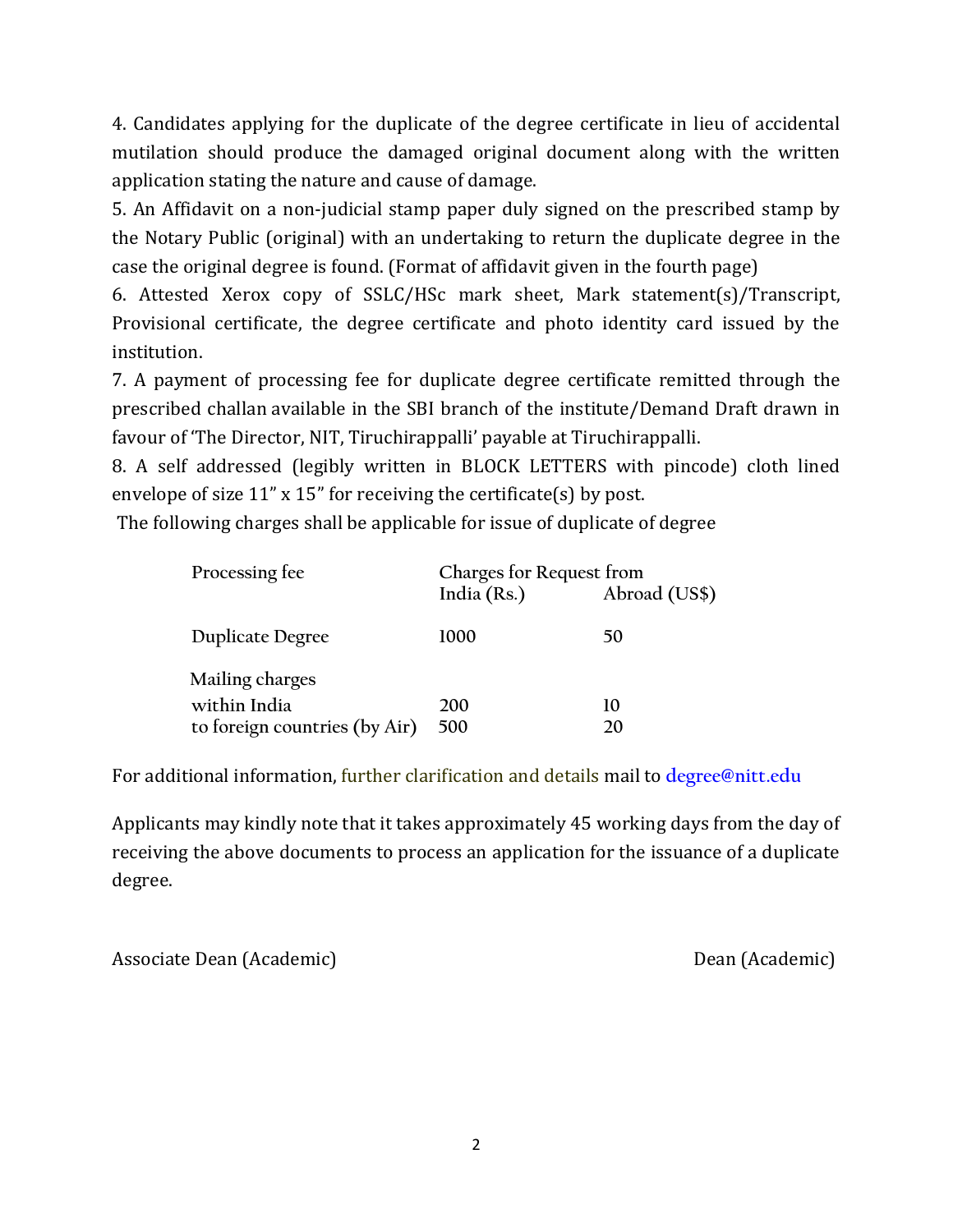#### **Format for Affidavit:**

AFFIDIVIT OF Sri/Smt /Dr. - - - - - - - - - - - - - - - - - - - - - - - - -

I, --------------------------------- S/o, D/o ------------------------------- ----, aged about -----years and residing at ------------------------------------------------------------------------------------- ----------------- do hereby solemnly affirm and sincerely state as follows :

I state that I have lost my -------------- degree certificate (Roll No. --------------------) given in the year --------- and if I do manage to recover or find the original --------- certificate, I shall return the duplicate certificate to the concerned authorities at N.I.T. Tiruchirappalli.

The above mentioned facts are true and correct to the best of my knowledge, information and belief.

Signature of the Deponent

Solemnly affirmed at Chennai on this -------------- day of ------------------- Deponent signed before me and signed his/her name in my presence Seal of the Notary